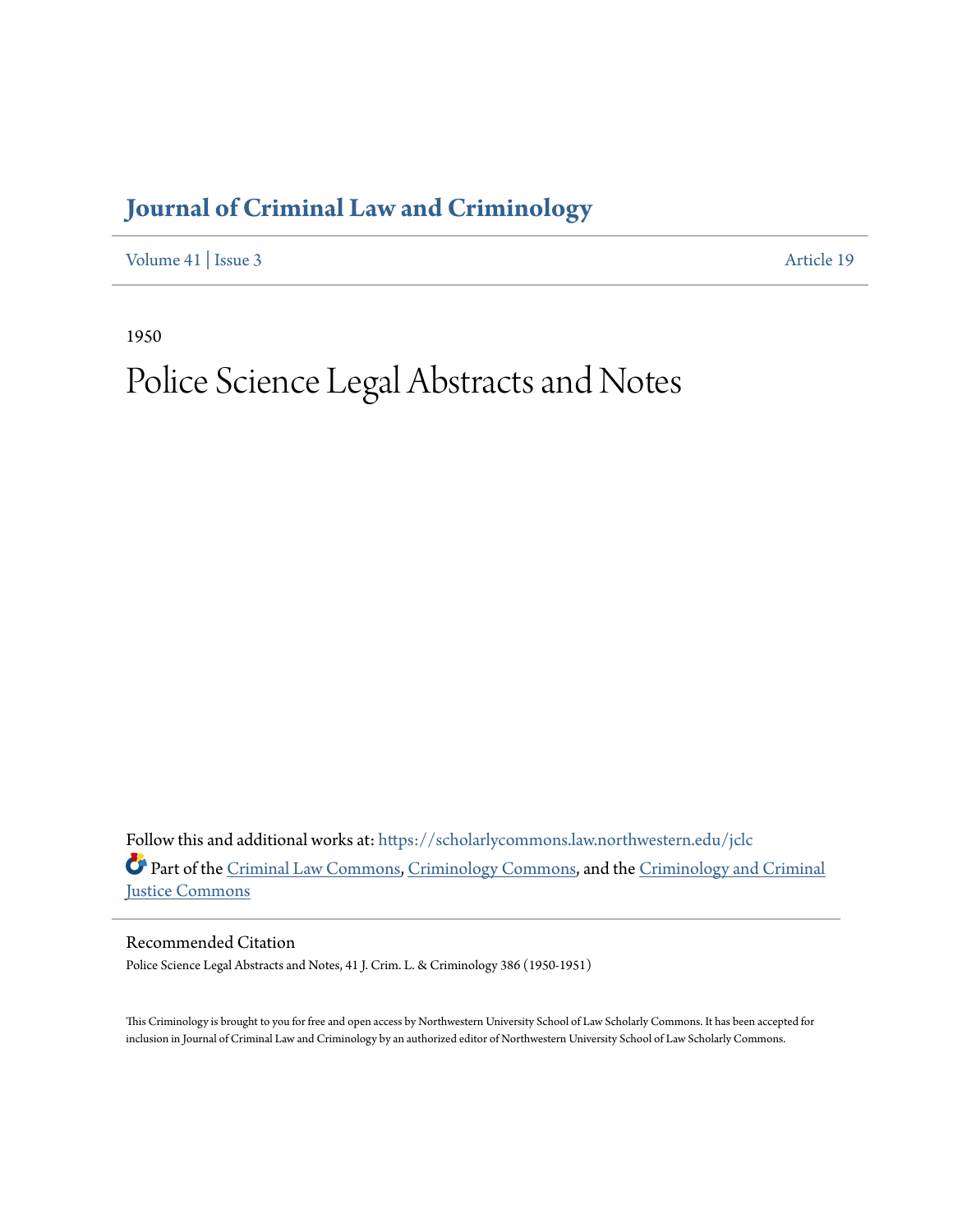## **POLICE SCIENCE LEGAL ABSTRACTS AND NOTES**

## **R. P. Gremel\***

Use of **Blood Grouping Test Results as Conclusive Evidence-In** *Commnonwealth v. Statti,* **73 A. (2d) 688** (Pa., **1950),** the defendant was charged with rape. It appeared from the evidence that he had dragged his victim into his automobile, and in the course of the struggle, she had bitten his finger, causing it to bleed. The victim also bled from lacerations caused when her assailant ripped her mouth. The defendant was apprehended upon identification of both himself and his automobile **by** the prosecuting witness. Samples of the defendant's blood were taken for classification and comparison with blood stains on his jacket. The examination showed that the defendant's blood belonged to Group *0* (approximately 45% of the population shares this grouping), and the victim's blood to Group *A.* These facts were admitted in evidence along with testimony to the faet that stains on the victim's jacket were of type *0,* the same as the defendant's. In instructing the jury as to the weight of this evidence the trial court carefully pointed out that while such evidence might be conclusive in establishing the fact of exclusion (that is, where incriminating blood stains were of a type different from defendant's grouping), such evidence could not be considered to be conclusive where the types matched, as here, but is "merely a circumstance" in corroboration of the victim's testimony. On appeal of the case two questions were presented: first, the usual argument of self-incrimination, and second, the admissibility of the blood group tests as evidence.

In deciding that the privilege against self-incrimination was primarily concerned with testimonial complusion the Pennsylvania court adopted the prevailing view on the subject. (See Vol. **39,** page **533** of this *Journal,* Vol. 40, page  $629$ .) Despite a vigorous dissent which objected to taking the defendant's blood against his will, the court was unable to **find** any appreciable difference between requiring a defendant to have his fingerprints taken and submitting to a blood test. Nor did the court feel that the results of the blood test should have been inadmissible because it was a person other than the accused who testified to the results.

Regarding the general admissibility of the results of blood grouping tests as evidence the court found them to be "properly admitted as a circumstance bearing on the identification of the defendant, in corroboration of the testimony of the prosecuting witness that he was her assailant." In answer to the defendant's claim that Type *0* blood is common to about 45% of the world's population, the court stated that this fact did not destroy the entire probative value of the test, which was still competent "as some evidence, just as evidence of how an assailant was dressed, however conventionally, would be competent though **by** no means conclusive of identity." (See Vol. **39,** pages **126, 128, 273,** 418 and 546 of the *Journal* for additional data on blood grouping tests, and as regards the self-incrimination issue in this type of case, as well as the probative value of blood groups similarity, see **Inbau,.** *Self-Incrimination* **(1950) 83-87.)**

**Misdemeanor Must Be Committed in Presence of Officers to Permit Incidental Search Without Warrant-In** *Turner v. State,* **73 A. (2d)** 472 **(Md., 1950),** two police officers, while on duty, observed a number of people milling around the entrance to a building. Some of this group were drinking beer

Senior law student, Northwestern University School of Law.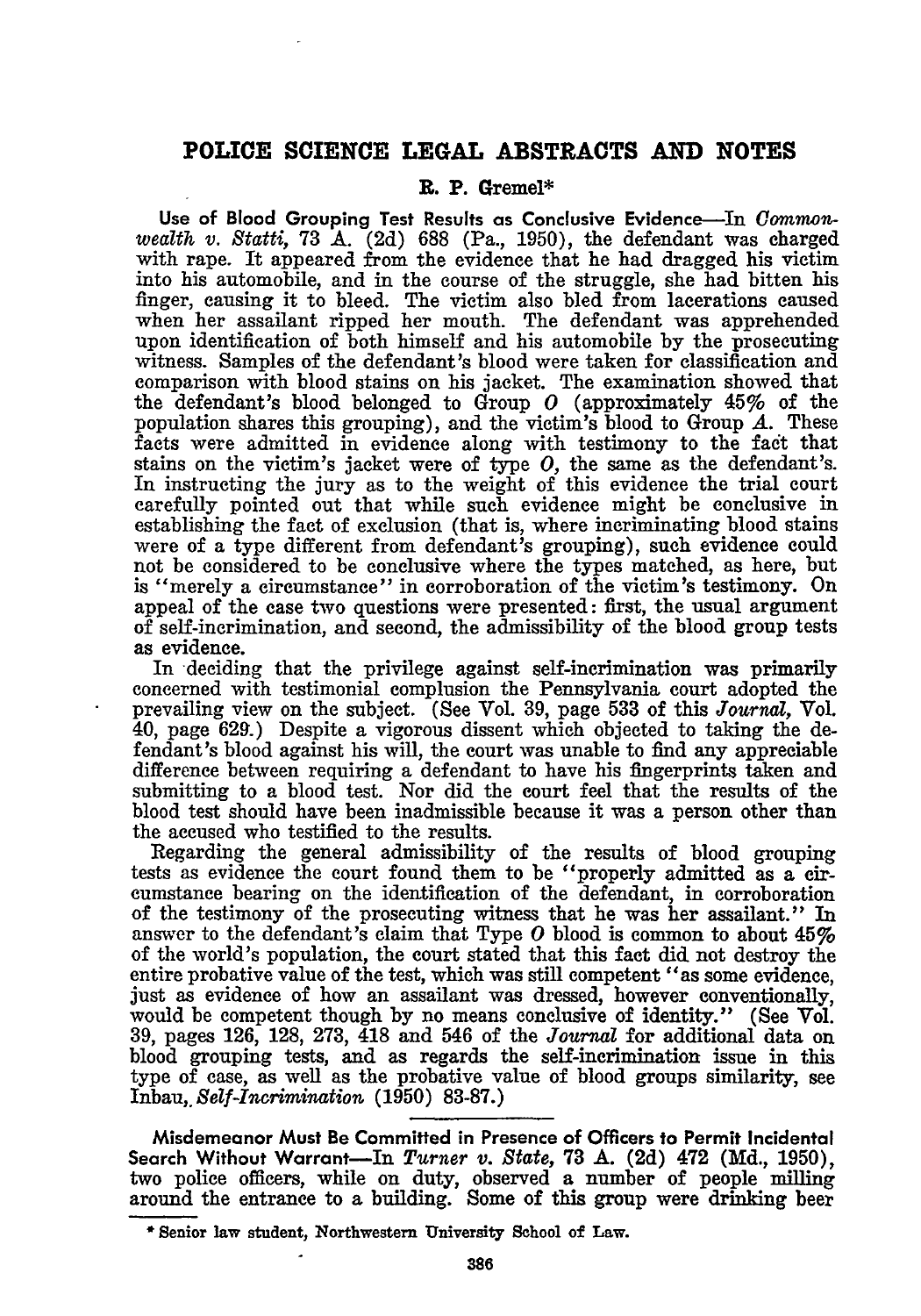and several seemed intoxicated. Feeling impelled to investigate, the officers entered the building and found the main floor filled with people drinking beer. They also discovered two slot machines in the center of the room. The officers seized some of the beer and both of the slot machines and this evidence was used against the proprietor in a prosecution for selling beer without a license and operating a gambling device. The defendant appealed on the grounds that this evidence was secured without a search warrant and was, therefore, inadmissible. In reversing the judgment the Court of Appeals of Maryland noted that where a misdemeanor is committed in the presence of the arresting officer he has the right to search the person arrested as well as the immediate premises for any evidence or "instruments of the crime," but here the officers had no knowledge that a crime was being committed in the building until after they were inside and discovered the actual sale of beer and the slot machines. There had been no disturbance which amounted to a breach of the peace. Noting that if such a search and seizure were held lawful there would be nothing to stop officers from entering any dwelling where people were seen drinking beer, the court concluded that it was of the opinion that "the search and seizure in this case, made without a search warrant or other warrant not for the purpose of making an arrest, and no offense being committed in the presence and view of the officers, was unlawful and the evidence procured thereby was not admissible." (The rules of search and seizure have been exceedingly unsettled in recent years, particularly in the federal courts. See this *Journal:* Vol. **38, pp. 239,** 244; Vol. **39, pp.** 208, 354, 420, **693;** Vol. 40, **pp.** 254, **393, 535, 770, 818, 819;** for the most recent Supreme Court decision see page **325** of this issue.)

Indirect Admission of the Results of Lie-Detector Test Denied-The question as to the admissibility of the results of a lie-detector test reappeared recently in the case of *People v.* Wochnick, **219** P. **(2d) 70** (Cal., **1950).** The defendant had submitted to the test and admitted to the officer operating the machine that he was unable to explain the violent reaction which appeared on the graph of the machine when he was shown the murder instrument and asked if he had seen it before. The officer who had given the test took the stand on behalf of the state and testified to the conversation between himself and the defendant and the latter's inability to explain the results of the test. The defendant claimed on appeal from his conviction that **by** the use of the officer's testimony the state was able to place in evidence the damaging results of the lie-detector test. The state, on the other hand, argued that the results of the test were not placed in evidence, claiming that the witness testified merely to an accusatory statement made **by** the defendant. The state further pointed out that the trial court gave specific instructions to the jury not to consider as evidence any portion of the testimony given which related to the results of the lie-detector test.

In reversing the case, the California appellate court adopted the prevailing view that the lie-detector has not yet gained sufficient scientific recognition to warrant the acceptance of the results of such tests as evidence. Such direct evidence being inadmissible, the court refused to let the results of the test be admitted indirectly, stating that "Despite the instruction of the court, the evidence of the partial results of the lie detector test with respect to defendant's reaction upon being shown the murder weapon was indelibly implanted in the minds of the jurors and could not but have had a prejudicial effect." (For a discussion of the admissibility of lie-detector results in evidence see Inbau, *Lie Detection and Crimina Inter rogation* **(2d** ed., 1948) **83-96.)**